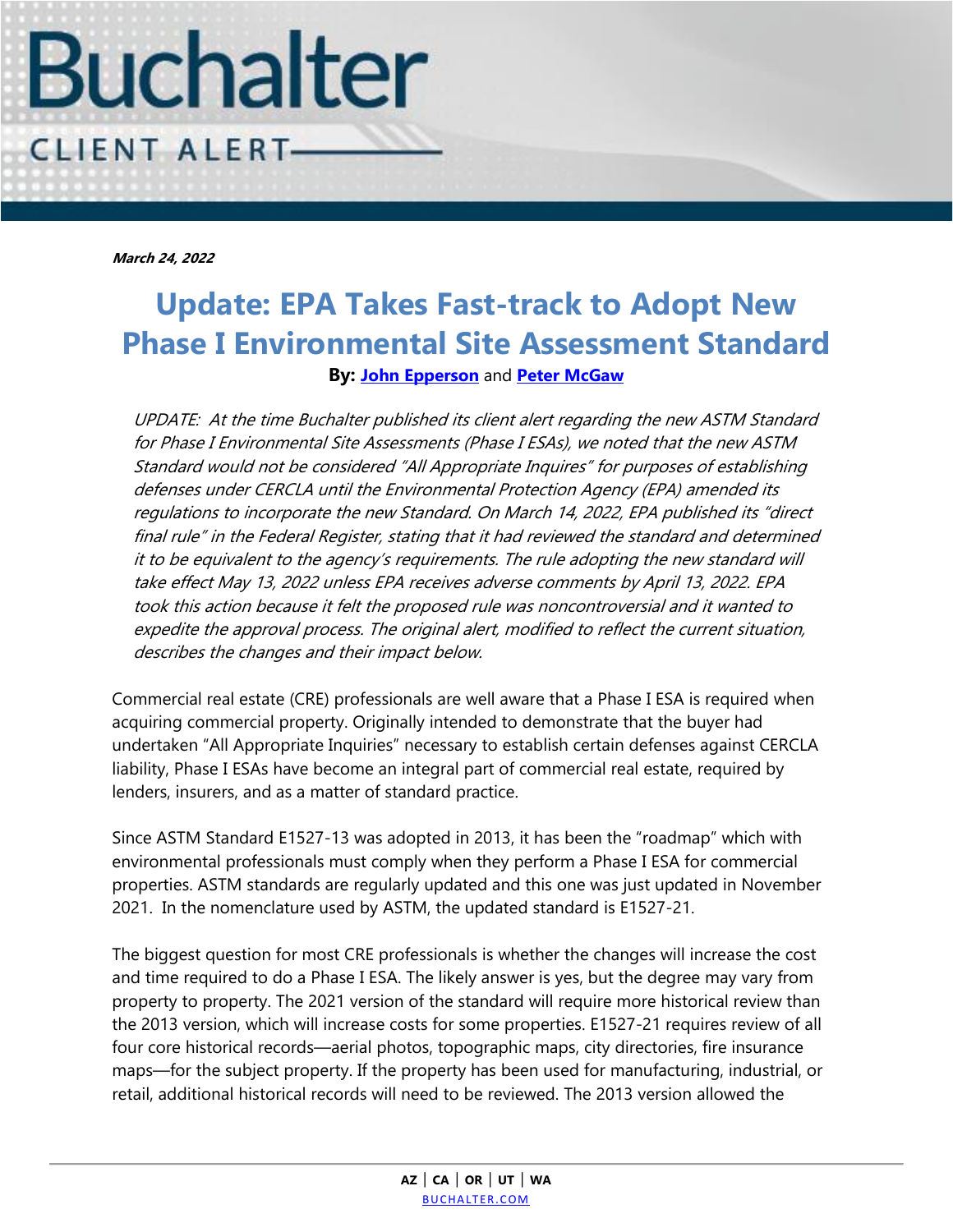reviewer discretion to review only those historical records they felt were necessary, so this presents an increase in workload and vendor costs.

The 2021 standard also requires increased historical review of adjoining properties, not just the subject property. At a minimum, the core historical records will need to be reviewed for adjoining properties, regardless of the results of the review of the subject property. For an isolated commercial property with no adjacent commercial, industrial, or retail properties, the increased time and cost should be minimal, but for an industrial property located in the center of an industrial zone with a long history, the additional time required could be significant. Note that a big reason for the increased focus on historical research and adjoining properties is due to instances when dry cleaners that have gone out of business were not identified in a Phase I ESA.

E1527-21 has revised or included definitions of a number of terms, such as Recognized Environmental Condition (REC), and provided an appendix in an effort to bring some consistency to determinations of what is a REC. This should not increase the cost or time, and will hopefully eventually eliminate the maddening situation where one consultant looks at a set of facts and determines they do not constitute a REC but a second consultant (usually hired by a potential buyer) looks at the same facts and calls it a REC, requiring additional investigation and potentially leverage a price adjustment from the seller.

The 2021 revision requires that a title search be reviewed back to 1980 for environmental liens and deed restrictions, whereas the 2013 version did not have a set date, so this is another area that may increase cost and time. Other changes, such as what must be included in the report, will likely not have much impact, as most consultants have already moved towards including everything they reviewed as appendices (as evidenced by the size of the reports).

The ASTM Committee resisted the push to include the presence or likely presence of emerging contaminants that are not yet listed as hazardous substances under CERCLA as the basis for a REC. This has become a point of contention recently with PFAS and related substances. The presence of PFAS on a property can be identified as a business risk, like mold or asbestos in buildings, but it is not part of the core scope of the ESA until it is added to the list of CERCLA hazardous substances.

As noted above, EPA's proposed rule incorporating the revised ASTM Standard E1527-21 will take effect May 13, 2022 unless EPA receives adverse comments by April 13, 2022. Phase I ESAs performed to the current E1527-13 Standard before the proposed rule actually takes effect will satisfy the relevant requirements of "All Appropriate Inquiries" for the purpose of establishing one of the "Landowner Liability Defenses" to CERCLA liability.